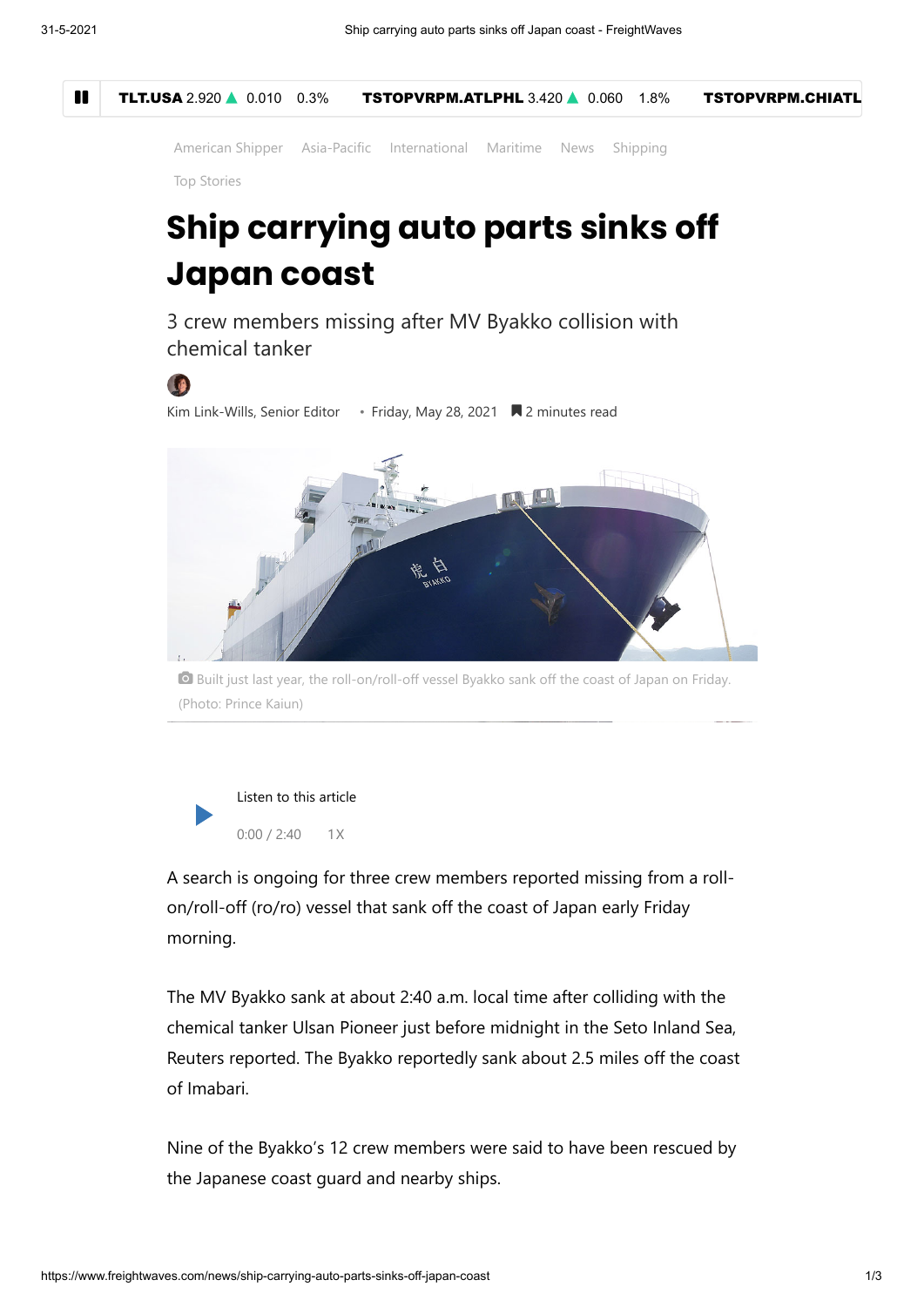Kyodo News reported that the ship's captain, 66-year-old Tamotsu Sato, was among the missing. Responders also are searching for two of the Byakko's engineers, Japanese men in their 20s.

The 557-foot-long Byakko is operated by Kobe, Japan-based Prince Kaiun Co. According to Kyodo News, the Byakko was carrying auto parts and left Kobe at 4:30 p.m. Thursday bound for Kanda, Japan. The Ulsan Pioneer reportedly departed a port in China on Tuesday and was scheduled to arrive in Osaka, Japan, on Friday afternoon.

There was no word on what types of auto parts the Byakko was carrying. Denso is the largest automotive parts manufacturer in Japan and specializes [in electronic systems and powertrain control modules, according to Japan](https://www.japanindustrynews.com/) Industry News, which lists the other major suppliers in the country as Aisin Seiki, Yazaki, JTEKT and Hitachi Automotive Systems.

[Sebastian Blanco](https://www.freightwaves.com/news/author/sblanco), who follows the automotive industry for FreightWaves, said Toyota has a plant in Kanda and Nissan has one in the region.

On its website, [Prince Kaiun](https://translate.google.com/translate?hl=en&sl=ja&u=http://prince-kaiun.co.jp/&prev=search&pto=aue) lists its primary clients as Nissan Motor Co., Mitsubishi Logistics, Vantec Corp., Sea Link, Tatsumi Shokai, Zero Co. and Koshin Shoun.

The website says the 11,454-ton Byakko was built just last year and that it can carry "809 commercial vehicles, 113 trailer chassis." Byakko is the Japanese word for white tiger.

The Ulsan Pioneer, which flies under the flag of the Marshall Islands, was built in 2016.

A cause of the collision has not been reported. According to FreightWaves meteorologist [Nick Austin,](https://www.freightwaves.com/news/author/nickaustin) there were no indications of unusual weather at the time of the accident.

[Fire blamed for latest Golden Ray dismantling delay](https://www.freightwaves.com/news/fire-blamed-for-latest-golden-ray-dismantling-delay)

[Repaired MSC Ariane resumes voyage to LA](https://www.freightwaves.com/news/repaired-msc-ariane-set-to-resume-voyage-to-la)

[Fire-damaged container ship being towed to Port of Oakland](https://www.freightwaves.com/news/fire-damaged-container-ship-being-towed-to-port-of-oakland)